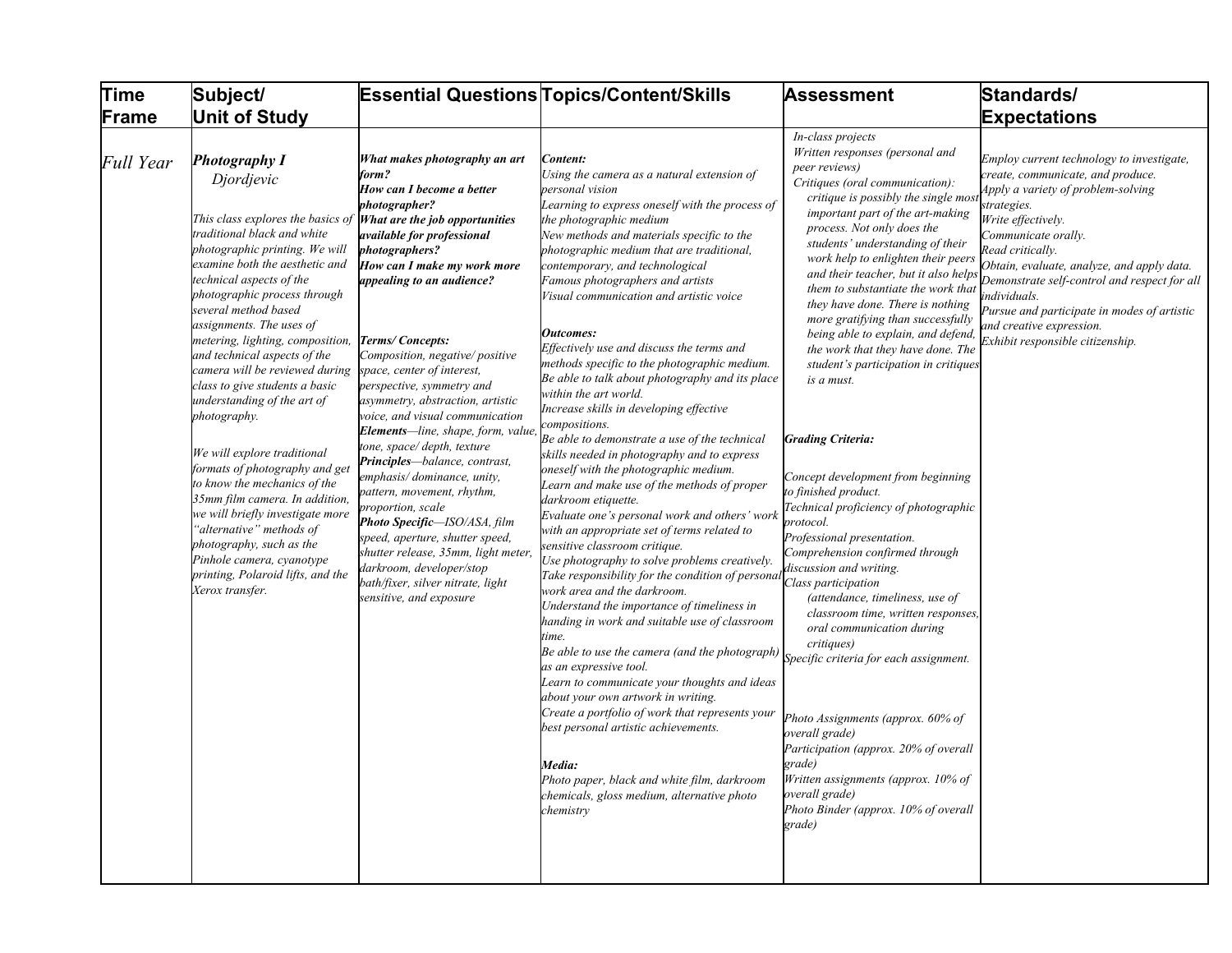| <b>Time</b><br>Frame | Subject/<br><b>Unit of Study</b>              |                                                                                                                                                                                                                                                                              | <b>Essential Questions Topics/Content/Skills</b>                                                                                                                                                                                                                     | <b>Assessment</b>                                                                                                                                                                  | Standards/<br><b>Expectations</b>                                                                                                                                                                                                                 |
|----------------------|-----------------------------------------------|------------------------------------------------------------------------------------------------------------------------------------------------------------------------------------------------------------------------------------------------------------------------------|----------------------------------------------------------------------------------------------------------------------------------------------------------------------------------------------------------------------------------------------------------------------|------------------------------------------------------------------------------------------------------------------------------------------------------------------------------------|---------------------------------------------------------------------------------------------------------------------------------------------------------------------------------------------------------------------------------------------------|
|                      | <b>Photography I</b>                          |                                                                                                                                                                                                                                                                              |                                                                                                                                                                                                                                                                      |                                                                                                                                                                                    |                                                                                                                                                                                                                                                   |
| Aug                  | Introduction<br>1 week                        | What will we learn in<br>photography I?<br>Is photography an art form?<br>How does a camera work?<br>What is aperture and shutter speed? Define aperture and shutter speed.<br>How does film work?                                                                           | Classroom rules and course expectations.<br>Identify types of art (ex. Painting, printmaking,<br>photography, sculpture, ceramics, etc.) and what<br>makes them a form of art.                                                                                       | Classroom discussion<br>List of basic photography terms                                                                                                                            | 1.12 safety and maintenance of<br>workspace<br>1.15 health hazards<br>7.5 Analyze how arts are portrayed in<br>contemporary culture<br>7.10 role of institutions in supporting<br>arts and creating market<br>7.7 roles of patrons in commissions |
| Sept                 | <b>Pinhole Photography</b><br>1 week          | How can you make a camera out<br>of an oats box, a pie tin, and a<br>sewing needle?<br>How does a camera use light?<br>What is the advantage of making a<br>pinhole camera?<br>What famous photographers used a<br>pinhole camera?<br>When was the first photograph<br>made? | Identify how a pinhole camera actually works<br>Make a physical camera using an oats box (or<br>any container), a cut pie tine, and a sewing<br>needle<br>Explain the process of light and how a paper<br>negative was actually made                                 | Pinhole camera and print<br>Does the pinhole camera actually<br>work-was it successful                                                                                             | 1.9 characteristics of media<br>1.11 single subject thru series of works<br>1.14 mastery of one medium<br>1.15 procedures for safe and proper<br>maintenance of workspace and<br>health hazards<br>5.10 critique                                  |
| Sept                 | Introduction to darkroom<br>1 week            | What is a darkroom?<br>How does a darkroom work?<br>What chemicals must we save to<br>conserve our supplies and keep a<br>clean environment?                                                                                                                                 | Understanding the proper etiquette of the<br>darkroom process and chemistry<br>Make prints from the pinhole cameras that they<br>made<br>Define the idea of a pinhole photograph<br>Demonstrate proper understanding of a<br>"lens-less" camera and its accurate use | Observation of darkroom etiquette<br>Paper negative created by the pinhole<br>camera<br>Good contact print made from paper<br>negative<br>Proper mounting of pinhole<br>photograph | 1.9 characteristics of media<br>1.14 mastery of one medium                                                                                                                                                                                        |
| Sept/Oct             | Darkroom process/film<br>developing/project 1 | How do you compose a<br>photograph?<br>What needs to be considered when                                                                                                                                                                                                      | Classroom discussion of the rule of thirds,<br>breaking the frame, and in camera composition                                                                                                                                                                         | Observation of first outdoor photo<br>shoot                                                                                                                                        | 2.14 Systems of visualizing information<br>3.10 communicate ideas<br>5.10 critique                                                                                                                                                                |
|                      | Patterns and Texture in Nature                | you are outside photographing?<br>How do you make sure your<br>photographs are focused?                                                                                                                                                                                      | In-classroom workshop on camera controls,<br>light meter, and film loading                                                                                                                                                                                           | Being able to properly use camera<br>controls                                                                                                                                      |                                                                                                                                                                                                                                                   |
|                      | 3 weeks                                       | How do you develop your film?<br>How do you determine the time to                                                                                                                                                                                                            | Being able to determine correct developing time Proper use of time/temperature chart                                                                                                                                                                                 |                                                                                                                                                                                    |                                                                                                                                                                                                                                                   |
|                      | <b>Film Development</b>                       | develop your film?<br>What are the steps in the film<br>processing and drying method?<br>What is a contact print?<br>How do you make a contact sheet?<br>What is needed to make a<br>photogram?                                                                              | using the time and temperature chart for film and successful development of film<br>type<br>Using the darkroom to make prints<br>Introduction to the enlarger                                                                                                        | Successful contact sheet and creative<br>use of materials for photogram                                                                                                            |                                                                                                                                                                                                                                                   |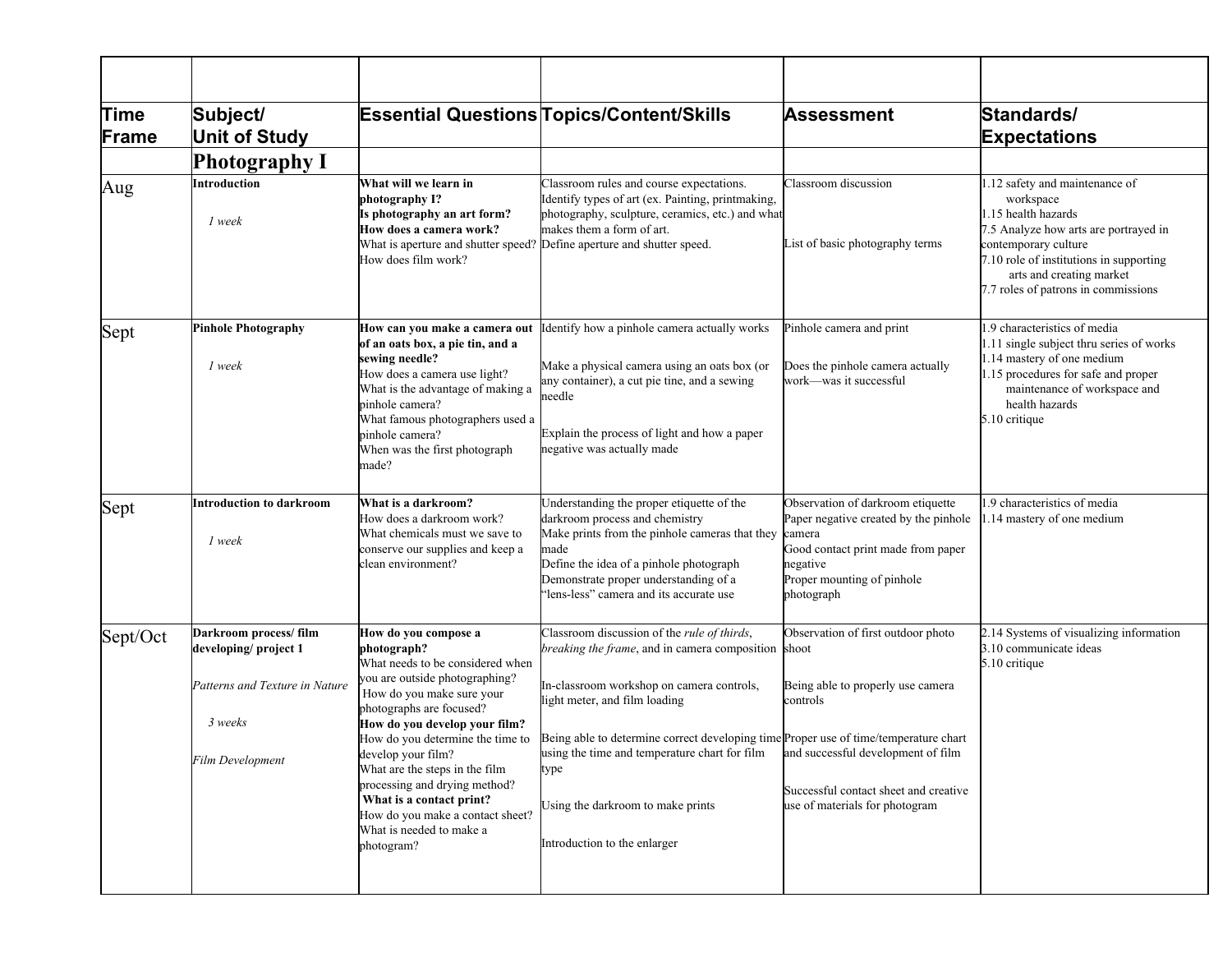|         | Contact sheets/contact prints/<br>photograms     |                                                                                                                                                                                                                                 |                                                                                                                                                                                                                                                                                                                     |                                                                                                                                                                                           |                                                                                                                                                                                                                                                                                                                                            |
|---------|--------------------------------------------------|---------------------------------------------------------------------------------------------------------------------------------------------------------------------------------------------------------------------------------|---------------------------------------------------------------------------------------------------------------------------------------------------------------------------------------------------------------------------------------------------------------------------------------------------------------------|-------------------------------------------------------------------------------------------------------------------------------------------------------------------------------------------|--------------------------------------------------------------------------------------------------------------------------------------------------------------------------------------------------------------------------------------------------------------------------------------------------------------------------------------------|
| Oct     | The still-life<br>2 weeks                        | What is still life?<br>Why do artists continually use still<br>life in their work?<br>How can you make a still life look<br>interesting?<br>How do I create stronger<br>compositions?<br>work?                                  | Lighting a still-life<br>Photographing in a studio (or some other small How inventive was the use of<br>space) and taking your photographs "out of the<br>classroom"<br>How do I use light to strengthen my Using a tripod to help steady your images                                                               | Observation of in-studio shooting<br>lights/camera angles during photo<br>shoot<br>Final mounted photographs                                                                              | 2.14 systems of visualizing information<br>3.10 communicate ideas<br>4.15 draw from other disciplines                                                                                                                                                                                                                                      |
| Oct/Nov | Portraiture<br>3 weeks                           | How do you get your portrait<br>subject to open up?<br>Why do photographers rely on<br>models in their work?<br>What are you looking to get from<br>your subject?<br>How can you make your portrait<br>more interesting?        | In-studio portraiture<br>Photographing one subject over an extended<br>period of time.<br>Photographing more than one person at a time.<br>Applying compositional elements, such as the<br>rule of thirds or breaking the frame.                                                                                    | Observation of in-studio shoot.<br>Observing the group dynamic of the<br>photo shoot.<br>Strength in the composition of<br>portraits.<br>Strength of printing quality.                    | 1.13 choose media for specific effects<br>5.8 compare two or more works w vocab<br>5.10 critique<br>9.8 effectiveness of a particular<br>technology to achieve artistic effect                                                                                                                                                             |
| Nov/Dec | <b>Assemblage Panorama</b><br>3 weeks            | How do I use the traditional<br>camera in a non-traditional<br>manner?<br>How can I make an interesting<br>composition using 6 or more<br>frames?                                                                               | Connecting 6 or more photographs to make one Observation of outdoor photo shoot<br>cohesive piece.<br>Thinking creatively on how to solve a<br>compositional challenge.<br>Using your creativity and problem solving<br>techniques to make the camera do what you<br>want it to do in terms of overlapping imagery. | Observation of darkroom techniques<br>Strength of final outcome in terms of<br>print quality<br>Strength of creativity in final outcome                                                   | 3.10 communicate ideas<br>3.11 Ability to portray emotions in work<br>4.10 develop idea in multiple stages<br>8.8 relation of style to tradition & context                                                                                                                                                                                 |
| Dec/Jan | Project 5:<br><b>Mid-term Project</b><br>3 weeks | How do I build a simple concept<br>into a project?<br>What is conceptual art?<br>How do I continue to follow<br>through with a project when I am<br>having problems?                                                            | Creating a personal project with no specific<br>parameters.<br>Being able to follow through with a project,<br>despite the natural difficulties that may arise in<br>such an open-ended project.<br>Being able to write intelligently about a creative<br>idea, and re-produce it in a visual manner.               | Observation of follow through with<br>project<br>Written project proposal<br>The finished outcome of final project<br>in relation to the original proposal<br>Written personal assessment | 1.13 reasonable choices for desired effects<br>2.15 mood thru elements/principles<br>2.17 personal style thru<br>elements/principles<br>3.10 Create images that are original and<br>communicate ideas<br>4.9 Complete long-term projects<br>4.10 develop idea in multiple stages<br>5.8 compare two or more works w vocab<br>5.10 critique |
| Jan     | <b>Abstract/ Macro Photo</b><br>2 weeks          | How do you define Abstract?<br>What makes something abstract?<br>How can you photograph a subject<br>and make it look different?<br><b>What is Macro?</b><br>Can you make something "macro"<br>if you do not have a macro lens? | Being able to determine what is abstract or<br>macro in your environment<br>Being able to "make" something appear abstract<br>(even when it isn't) using your own unique<br>point-of-view<br>Using camera controls to push the idea of macro<br>photography                                                         | Observation of darkroom methods<br>Contact sheet of assignment<br>Oral contribution during critique<br>Strength of how creatively the idea of<br>abstraction was defined in their work.   | 2.15 mood thru elements/principles<br>2.17 personal style thru<br>elements/principles<br>3.9 abstraction of ideas & representations<br>5.10 critique                                                                                                                                                                                       |
| Feb     | <b>Sense of movement</b>                         | your photographs?                                                                                                                                                                                                               | How can you create movement in Use camera controls to manipulate your<br>personal idea of "movement"                                                                                                                                                                                                                | Check of number of successful images 2.15 mood thru elements/principles<br>in contact sheet.                                                                                              | 2.17 personal style thru                                                                                                                                                                                                                                                                                                                   |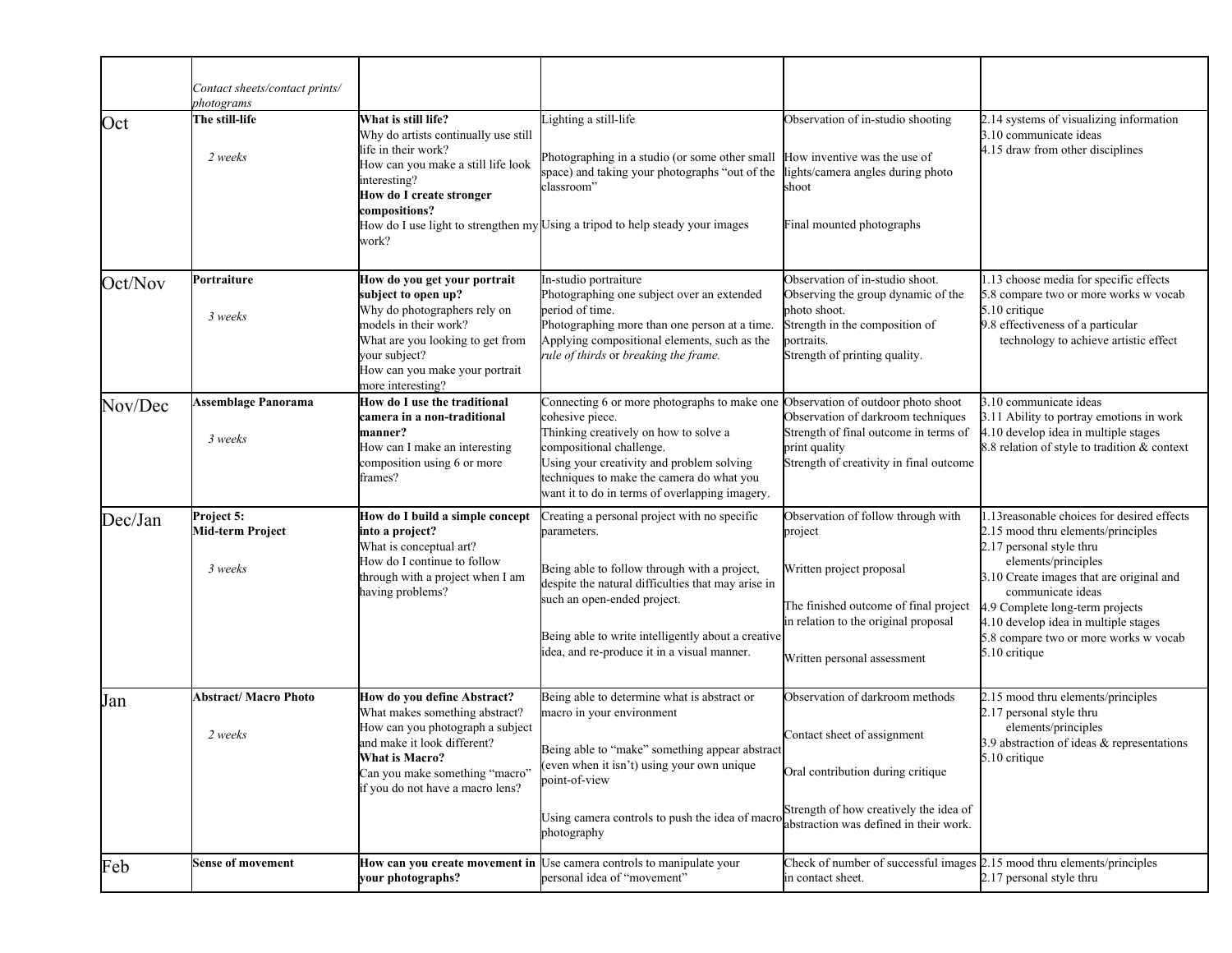|            | 3 weeks                                                                                   | What determines a <i>sense</i> of<br>movement?<br>Does your subject have to be<br>moving in your photograph?                                                                                       | Proper use of tripod or "stop action" technique                                                                                                                                                                                                                                                                                                   | Critical discussions and class critiques.<br>Determination of successful idea of<br>'movement" in final photograph                                                                                                                      | elements/principles<br>3.9 abstraction of ideas & representations<br>5.10 critique                                                                                                                                                                                                                                                                                                                                                                                                                                                                                                                   |
|------------|-------------------------------------------------------------------------------------------|----------------------------------------------------------------------------------------------------------------------------------------------------------------------------------------------------|---------------------------------------------------------------------------------------------------------------------------------------------------------------------------------------------------------------------------------------------------------------------------------------------------------------------------------------------------|-----------------------------------------------------------------------------------------------------------------------------------------------------------------------------------------------------------------------------------------|------------------------------------------------------------------------------------------------------------------------------------------------------------------------------------------------------------------------------------------------------------------------------------------------------------------------------------------------------------------------------------------------------------------------------------------------------------------------------------------------------------------------------------------------------------------------------------------------------|
| Feb/March  | <b>Night Photography</b><br>2 weeks                                                       | to be set at to get a proper exposure<br>in the dark?                                                                                                                                              | How do you photograph at night? Using the camera to control your personal<br>What do your camera settings need interpretation of night photography.<br>Understanding the proper combination of<br>aperture and shutter speed to get your desired<br>effect.                                                                                       | Observation of darkroom methods and<br>proper printing for night photography.<br>A good print that demonstrates an<br>understanding of the controls used for<br>night photography                                                       | 2.16 convey meaning and emotion<br>2.17 establish a personal style<br>3.10 communicate ideas<br>5.10 critique                                                                                                                                                                                                                                                                                                                                                                                                                                                                                        |
| March      | <b>Changed Environment</b><br>3 weeks                                                     | How can you "change" an<br>environment?<br>What are the changes that naturally<br>happen in your environment?<br>How can you use photography to<br>manipulate or speed-up that natural<br>process? | Learning to think creatively to use the concept<br>of <i>changing</i> an environment.<br>Decide whether the project calls for numerous<br>images to solve this problem, or if it can be<br>done in one image.                                                                                                                                     | Observation of participation in critical 1.9 characteristics of media<br>discussions of artwork<br>Oral questions<br>Darkroom techniques<br>Final photograph                                                                            | 1.13 choose media for specific effects<br>1.14 mastery of one medium<br>9.8 effectiveness of a particular technology<br>to achieve artistic effect<br>5.10 critique                                                                                                                                                                                                                                                                                                                                                                                                                                  |
| March/Apri | <b>Non-traditional Photography</b><br>1 week                                              | What is non-traditional<br>photography?<br>Why would a photographer choose<br>to use these different techniques?<br>What are the advantages of<br>non-traditional practices?                       | Identify the differences between traditional<br>photography and non-silver processes<br>Learn to master non-silver techniques and<br>create work that illustrates this new method                                                                                                                                                                 | Observation during in-classroom<br>workshop of cyanotype printing and<br>Xerox transfers.<br>Observation of participation in critical<br>discussions.<br>Evaluation of performance in applying<br>new techniques to non-silver process. | 1.14 mastery of one medium<br>5.10 critique<br>8.8 stylistic features, aesthetic tradition,<br>and historical contexts<br>9.9 contemporary artists' use of<br>technology to achieve desired effects                                                                                                                                                                                                                                                                                                                                                                                                  |
| April      | <b>Documentary Photography</b><br>2 weeks                                                 | What is documentary<br>photography?<br>What is photojournalism and does it world<br>still exist today?                                                                                             | Identify major documentary photographers and<br>understand their influence on the photographic<br>Propose an idea, and follow through with<br>photographing a project that is documentary in<br>nature<br>Understanding how to photograph in a<br>photojournalistic style<br>Learn how to create a series of images focused<br>on one major theme | Observation of participation in critical<br>discussions of project proposals.<br>Final series of images that demonstrate<br>an understanding of documentary<br>photography.                                                             | 2.15 create artwork with point of view<br>4.14 discriminate between historical and<br>contemporary styles<br>3.10 communicate ideas<br>4.14 ability to see personal style<br>5.10 critique<br>5.11 analyze body of work<br>5.12 changes in perception of work<br>7.7 roles of patrons in commissions<br>7.8 portrayal of arts and artists in the past by<br>analyzing historical sources<br>7.9 artists involved in social movements<br>8.6 classify works by genre, style, period<br>8.8 relation of style to tradition & context<br>8.9 innovation and tradition<br>8.10 variants w/in time period |
| April/May  | <b>Specialized Darkroom</b><br><b>Techniques</b><br>Sandwiched Negs/solarizing<br>2 weeks | Why might these darkroom<br>techniques be important for your darkroom techniques.<br>art?<br>What is unique about these<br>specialized practices?                                                  | Describe the differences between the two<br>Create two separate photographs that show<br>mastery of technique.<br>Create a different photograph for each that<br>represents your understanding of the unique<br>qualities of each method.                                                                                                         | Observation of darkroom exercises of<br>both techniques.<br>discussions of artwork.<br>Final photographs demonstrating<br>understanding and mastery of<br>specialized darkroom techniques.                                              | 1.12 safety procedures<br>1.15 health hazards<br>Observation of participation in critical 1.13 choose media for specific effects<br>1.14 mastery of one medium<br>2.15/2.16 mood thru elements/principles<br>6.6 practical functions with aesthetic<br>concerns                                                                                                                                                                                                                                                                                                                                      |